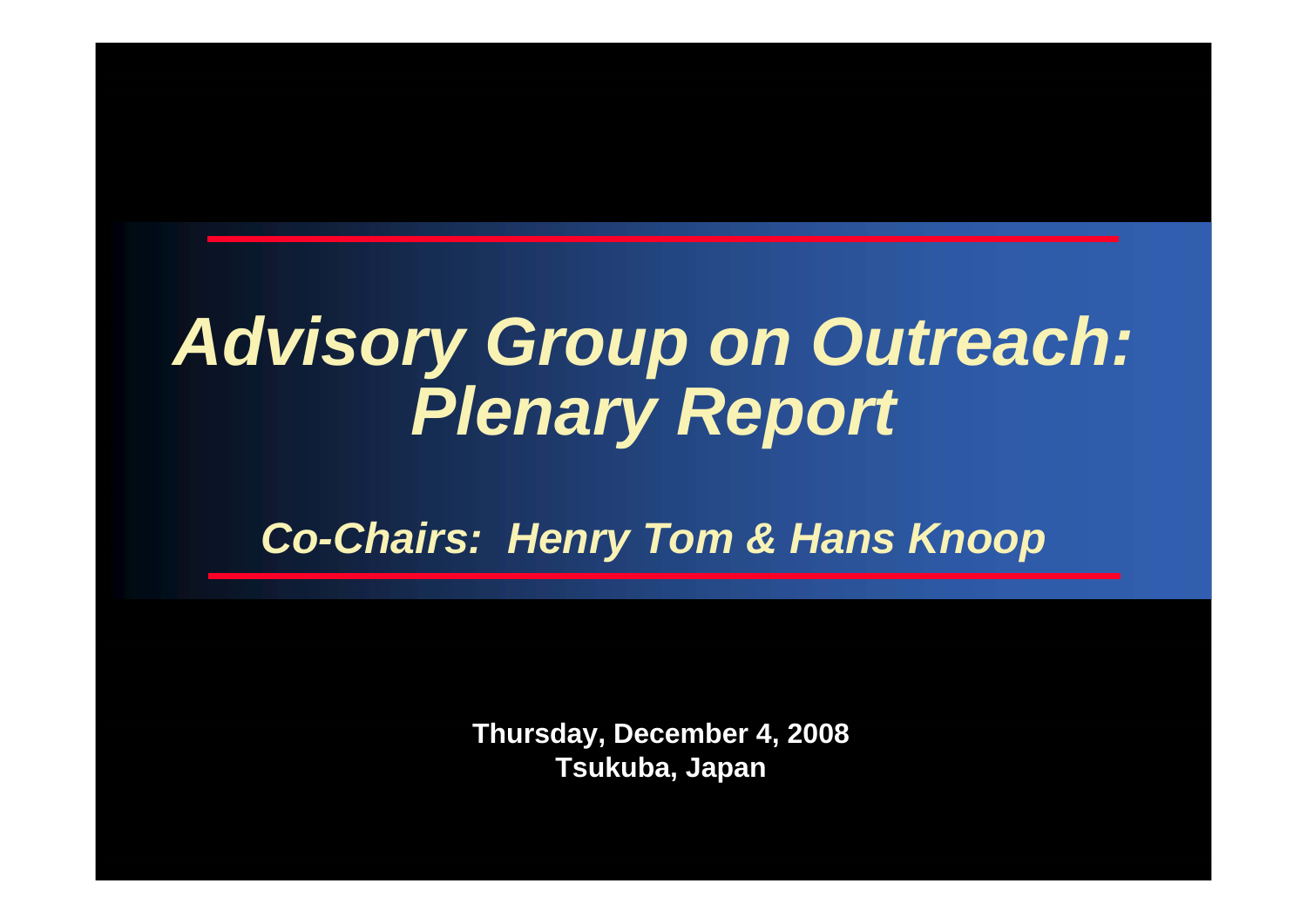### *ISO / TC 211 AG Outreach*

*Advisory Group on Outreach:*

*Mission:* 

*Promote the awareness, adoption, and advocacy of ISO/TC 211 standards in user communities.*

*Co-Chairs: Henry Tom & Hans Knoop*

*Call for nominations for AG Outreach members*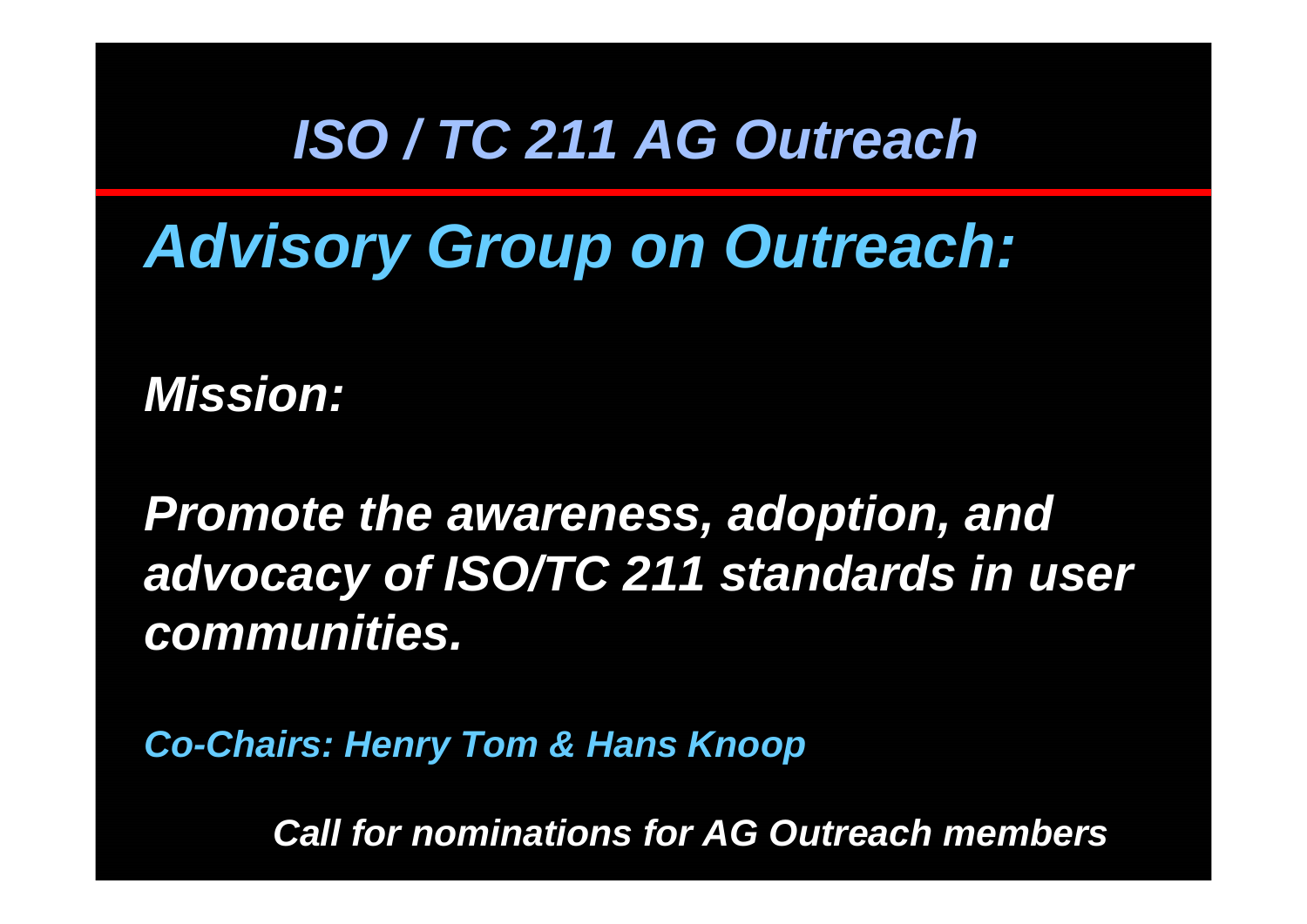### *Draft Programme of Work*

- *1 ISO/TC 211 workshops to coordinate development & linking of Regional Metadata & UNGIWG Profiles;*
- *2 ISO/TC 211 presentations and exhibitions at major geo-spatial conferences and meetings;*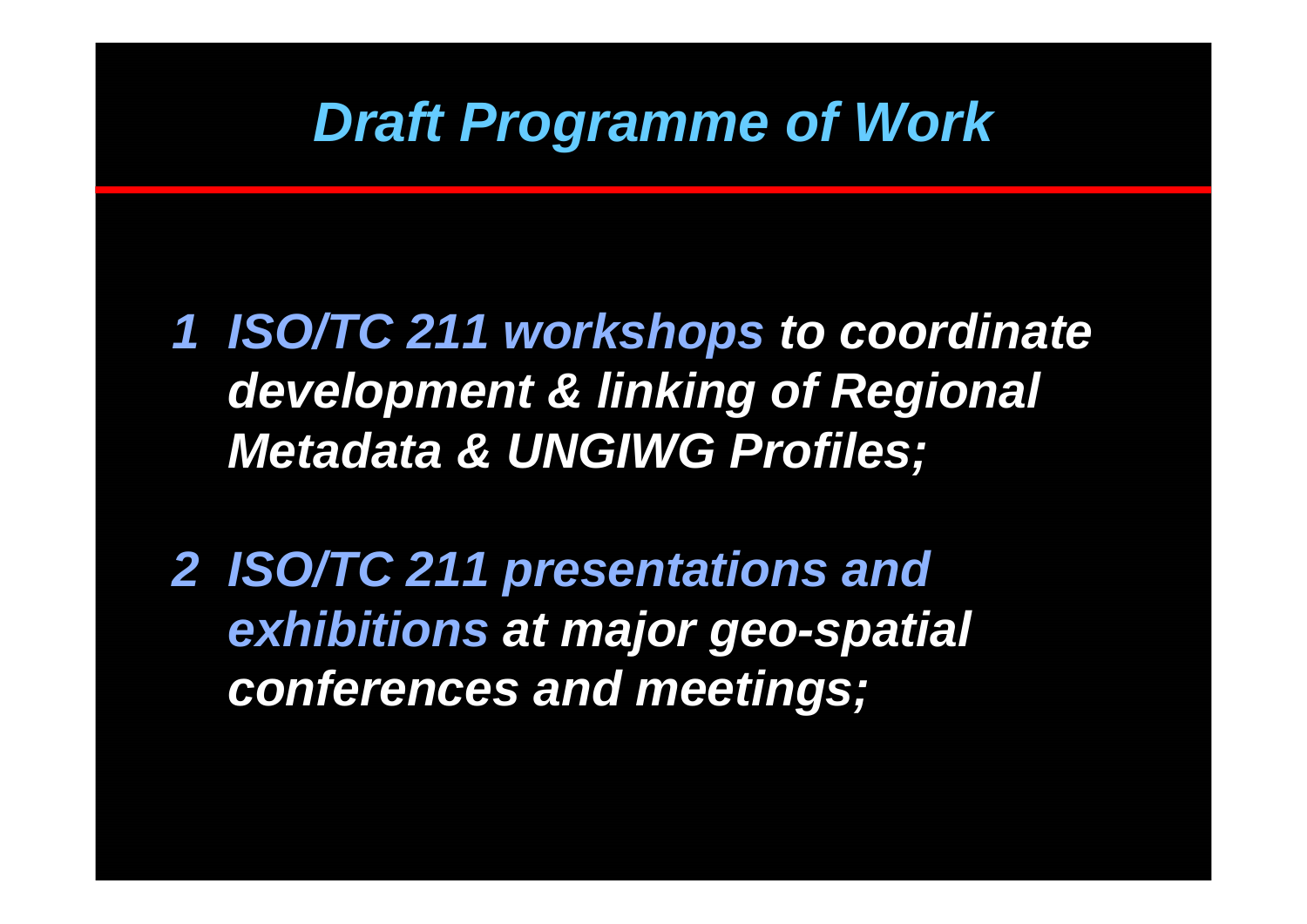## *Draft Programme of Work*

*3 Draft Standards Guide: ISO/TC 211 Geographic information / Geomatics; ISO/TC 211 N 2582*

#### *4 Outreach Web-page on ISO/TC 211 website:*

- *a Outreach Newsletter*
- *b Complete set of Fact Sheets*
- *<sup>c</sup> Updated research & analysis of ISO/TC 211 standards on the Internet*
- *d Survey on Using Geographic Standards in Education*
- *e Establish links between Regional & UNGIWG Profiles of ISO Metadata Standard*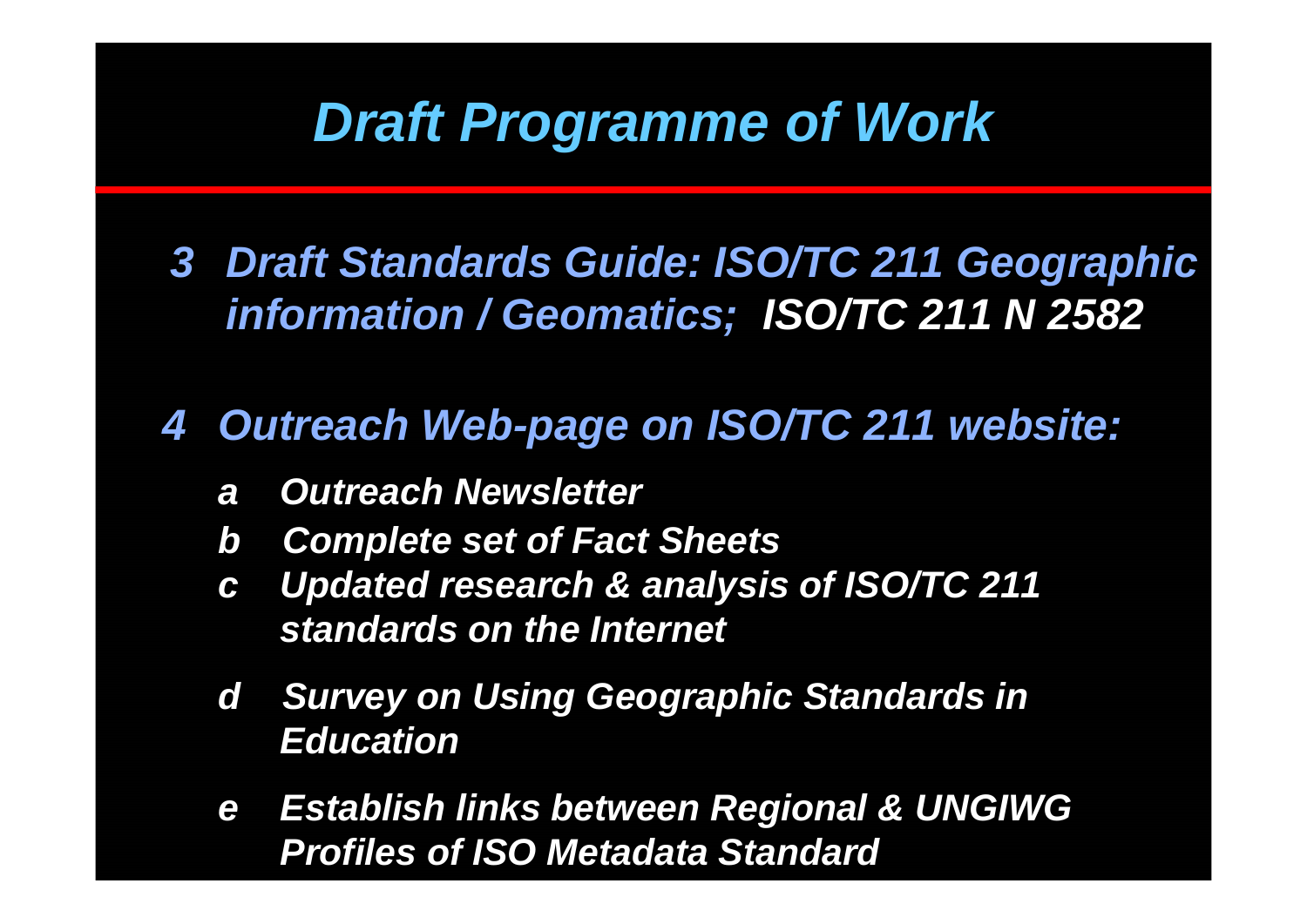### *Draft Programme of Work*

*5 ISO/TC 211 Advisory Group on Outreach Group Partners –*

*financial and/or organizational support for sponsorships and joint initiatives between AG Outreach with national bodies, and with external partners, e.g., NGOs, companies, and other members of the geo-spatial community.*

*6 Structured presentations and Use Cases for ISO/TC 211 standards.*